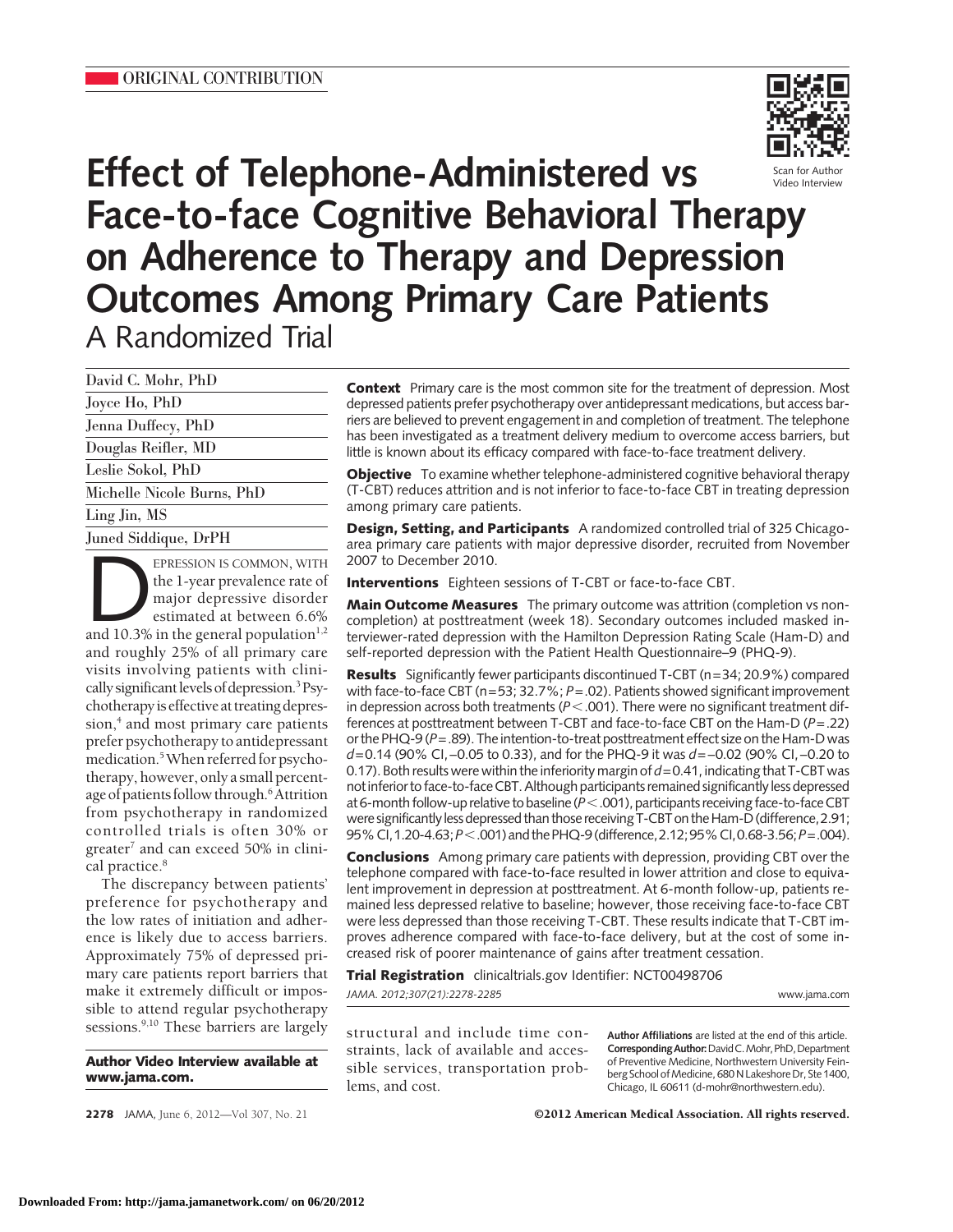A meta-analysis of trials of telephoneadministered psychotherapy found a mean attrition rate of 7.6%, suggesting that telephone delivery may reduce attrition.7 Telephone care has also been incorporated into aspects of collaborative care models that integrate mental health specialists into primary care settings.<sup>11</sup> Although telephoneadministered psychotherapy for depression has been tested as a tool to deliver care and overcome access barriers within primary care, the underlying assumptions that it is as effective as faceto-face care and that it reduces attrition have not been examined.

We describe a randomized trial comparing standard face-to-face cognitive behavioral therapy (CBT) vs a telephone-administered cognitive behavioral therapy (T-CBT) for the treatment of depression in primary care. It was hypothesized that T-CBT would produce lower levels of attrition and secondarily that it would not be inferior in efficacy to face-to-face CBT.

## **METHODS**

#### **Participants**

Participants were recruited from November 2007 to December 2010 from general internal medicine clinics in the Northwestern Medical Faculty Foundation and Northwestern Memorial Physician's Group and from 4 primary care clinic members of Northwestern's Practice-Based Research Network in the Chicago area.

Participants were included if they met criteriaformajordepressivedisorder,had a Hamilton Depression Rating Scale (Ham-D) score greater than or equal to 16, were aged 18 years or older, could speak and read English, and were able to participate in face-to-face or telephone therapy. Participants were excluded if they had visual or hearing impairments that would prevent participation; met diagnosticcriteriaforaseverepsychiatricdisorder (eg, bipolar disorder, psychotic disorders) or depression of organic etiology (eg, hypothyroidism) for which psychotherapy would be inappropriate; reported alcohol or substance abuse severe enough that 2 psychologists (D.C.M. and J.H.)

agreed psychotherapy would be inappropriate; met criteria for dementia by scoring less than 25 on the Telephone Interview for Cognitive Status<sup>12</sup>; exhibited severe suicidality, including a plan and intent or a suicide attempt in the past 5 years; were receiving or planning to receive individual psychotherapy; or had initiatedantidepressantpharmacotherapy in the previous 10 days. Race and ethnicity were measured by self-report to characterize the sample.

This trial was approved by the Northwestern University institutional review board and was monitored by an independent data and safety monitoring board. In accordance with the Northwestern IRB-approved protocol, participants were sent a consent form, which was reviewed over the telephone with research staff prior to the eligibility interview. Patients signed and returned the consent form prior to randomization.

#### **Randomization and Masking**

An independent statistician used computer-generated randomization with a 1:1 ratio, stratified by antidepressant status and therapist, with block size of 4 within each stratum. To prevent allocation bias, randomization was conducted after entry criteria were confirmed. Clinical evaluators, who were masked to treatment assignment, enrolled and evaluated participants; if they became unmasked, participants were reassigned to another masked evaluator.

#### **Treatments**

Face-to-face CBT and T-CBT used the same CBT protocol,<sup>13</sup> with treatment delivery medium being the only factor that varied between conditions. This treatment model has been adapted and validated for telephone administration.<sup>14,15</sup> Participants received 18 45-minute sessions: 2 sessions weekly for the first 2 weeks, followed by 12 weekly sessions, with 2 final booster sessions during 4 weeks. All participants received a patient workbook that included 8 chapters covering CBT concepts, including behavioral activation, cognitive restruc-

turing, and social support, along with 5 optional modules that covered common comorbidities and treatment content, including anxiety and worry, relaxation training, communication and assertiveness training, anger management, and insomnia.<sup>14,15</sup>

T-CBT telephone calls were initiated by the therapist. Nine therapists, all PhD-level psychologists, provided both face-to-face CBT and T-CBT to eliminate therapist effects. Face-toface CBT was provided in the Preventive Medicine clinic at Northwestern University, located in the same medical center as the primary recruitment clinics. T-CBT was provided entirely over the telephone. Specific rules to ensure privacy and safety were discussed in the first session, such as being in a private place during telephone calls and not engaging in therapy while driving. Protocols were in place to ensure safety, which could include calling local emergency personnel to conduct a health and safety check in the event of severe suicidality.

All therapists received 2 days of initial training, followed by weekly supervised training from the Beck Institute Director of Education (L.S.) until the therapists reached the competence criterion defined as consistent scores of greater than or equal to 40 on the Cognitive Therapy Scale,<sup>16</sup> at which point they began treating study participants. Once trained, therapists received weekly supervision by the Beck Education Director or a Beck-certified psychologist for at least 6 months, which could then be reduced to once every 2 to 3 weeks, as determined by the supervisor. All sessions were audiorecorded and 8% were rated on the Cognitive Therapy Scale for fidelity. Fidelity ratings were used in the supervision of the therapists.

This trial is focused on the treatment delivery medium. To prevent confounding through differences in the management of nonadherent patients across treatment arms, the therapist protocol included specific instructions for handling missed sessions and cancellations. A session was considered missed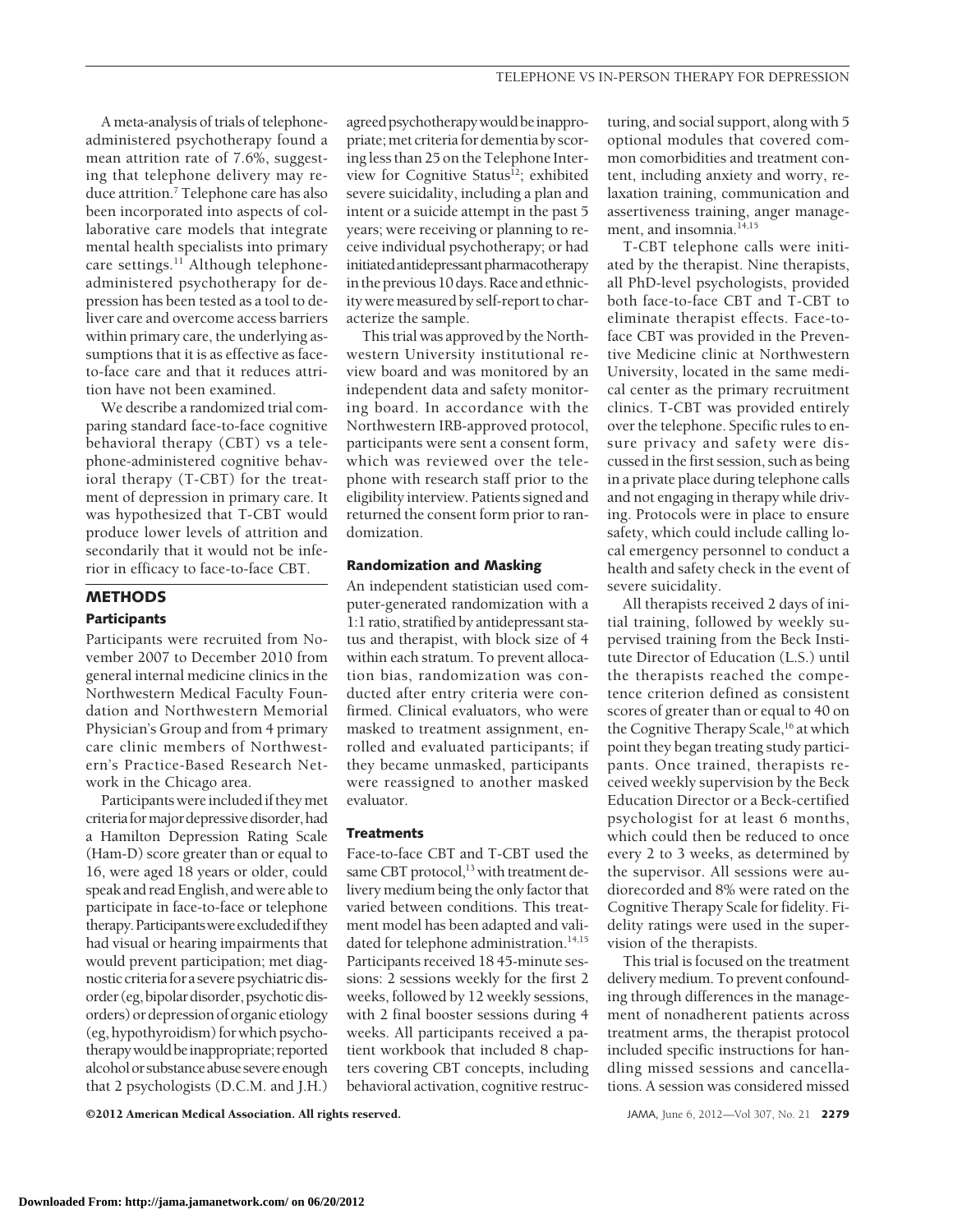if less than 24 hours' notice was given. If patients missed a session, they received 2 therapist telephone calls followed by a letter, after which, if still nonresponsive, the patients were determined to have discontinued treatment. Participants did not pay for treatment.

#### **Outcome Assessment**

The primary outcome was adherence to treatment, defined as attending therapy sessions. Participants were permitted to reschedule sessions if they notified their therapist 24 hours before a cancellation. The primary outcome was dichotomized ascompletionvsnoncompletionof18sessions. Secondarily, we examined failure to engage in treatment (completion of  $\leq 4$ sessions), failure to complete (>4 sessions but <18 sessions), and number of sessions completed.

The secondary outcome, depression severity, was measured with the interviewer-rated 17-item Ham-D<sup>17</sup> and the self-reported Patient Health Questionnaire–9 (PHQ-9).<sup>18</sup> Psychiatric diagnoses, including major depressive disorder, were evaluated with the Mini International Neuropsychiatric Interview.19 Remission used the Ham-D abbreviated 7-item scale criterion, whereas response was a 50% decrease in Ham-D symptoms.20 To eliminate potential loss to follow-up because of access barriers, all interview assessments were conducted by telephone, and self-reports were administered online or by mail. Antidepressant use was assessed by interview. Before randomization, participants reported their treatment preference (face-to-face, telephone, or no preference). To identify any potential effects of systematic therapist expectation bias that might occur as a result of crossing therapist by treatment arm, therapists rated their expectations for patient outcome on a 7-point Likert scale after the second session.

Clinical evaluators, who had at least a bachelor's degree, received no fewer than 16 hours of training on the Mini International Neuropsychiatric Interview and Ham-D, including receiving didactic instruction, role playing, and performing ratings on a library of existing taped interviews. All study interviews were audiotaped and were supervised by a psychologist until reliable proficiency was established. Supervision continued thereafter every 1 to 2 weeks. One audiotape was randomly selected every 1 to 2 weeks for calibration ratings to ensure interrater reliability. The mean interclass correlations were 0.96. All training and supervision were performed by a licensed PhDlevel psychologist (J.H.).

## **Statistical Analysis**

The study was designed to enroll 322 participants, resulting in 90% power for a 2-sided test at  $\alpha$  = .05 to detect a difference in nonadherence rates of 15% vs 30%.<sup>21</sup> Although a meta-analysis found an attrition rate of 7.4% in telephone psychotherapy, 15% was used because heterogeneity was high and many trials were small.<sup>7</sup> Attrition of 30% and greater is commonly observed in trials of face-to-face psychotherapy.7 Differences in baseline characteristics by treatment group, nonadherence rates, treatment preference, and posttreatment major depressive disorder were analyzed with *t* tests for continuous variables and  $\chi^2$  tests for categorical variables.

Although the rate of missing depression outcomes was low at each postbaseline point, ranging from 9% to 22%, we multiply imputed missing depression scores and generated 20 imputations for each missing value, using the R package MICE, $^{22}$  in which incomplete variables are imputed one at a time according to a set of conditional densities.<sup>23</sup> Imputations were conducted separately by treatment group, and every imputation model was conditioned on a large number of relevant variables, including depression scores, demographics, and total number of CBT sessions attended. Using an imputation model that includes many auxiliary variables preserves relationships among variables and provides more precise and accurate imputations.24 In particular, by including the number of CBT sessions attended, we were able to preserve the relationship between amount

of treatment received and depression symptoms among patients with missing depression scores.

Longitudinal depression scores were modeled with repeated-measures linear regression models as implemented in the SAS procedure PROC MIXED (version 9.02). Time was treated as a categorical variable to account for nonlinear effects of time, and an unstructured covariance matrix was assumed. Differences by treatment group in major depressive disorder and remission at 3- and 6-month follow-up were assessed with logistic regression, as was treatment response. These analyses were performed on each of the 20 imputed data sets and results were combined by using the rules of Rubin.<sup>25</sup>

During the trial, the data and safety monitoring board recommended changes in the planned analyses to replace the originally proposed analyses with a noninferiority analysis for depression outcomes. The noninferiority margin was not determined before the initiation of the trial, but it was determined before any analyses of outcome data and with the full knowledge and approval of oversight bodies. Noninferiority is established by showing that the true difference between 2 treatment arms is likely to be smaller than a prespecified noninferiority margin that separates clinically important from clinically negligible (acceptable) differences.<sup>26,27</sup>

The clinical community has generally accepted 30% to 50% of the difference between treatment and control conditions as an acceptable definition for the noninferiority margin,<sup>27,28</sup> and noninferiority trials of pharmacologic treatments have used the 50% criterion.29-31 A recent meta-analysis of CBT found an overall effect size of *d*=0.82.32 Accordingly, we used *d*=0.41 as the noninferiority criterion. A 1-sided test at  $\alpha$  = .05 of whether the difference in treatment groups is less than the noninferiority margin is equivalent to testing whether a 2-sided 90% CI around the treatment difference falls within the noninferiority margin. Accordingly, we calculated 90% CIs and rejected the null hypothesis of inferiority (in favor of

**2280** JAMA, June 6, 2012—Vol 307, No. 21 **Case 12012 American Medical Association. All rights reserved.**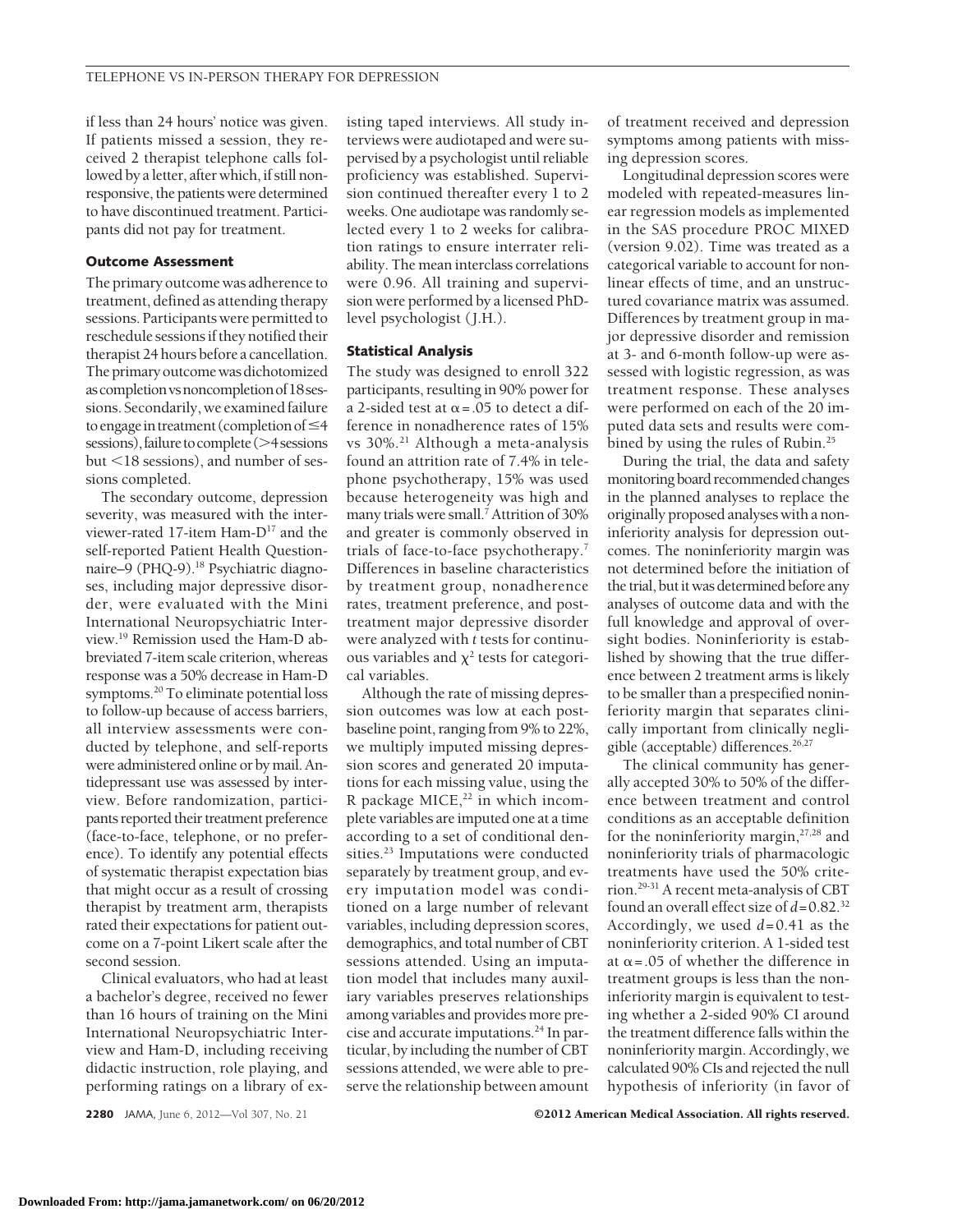noninferiority) if the upper bound of the CI was less than *d*=0.41.

To assess variable antidepressant use across treatment arms, a repeatedmeasures analysis of the binary antidepressant use outcomes over time<sup>33</sup> was performed. To evaluate whether antidepressant use had differential effects by treatment group, antidepressant use and its interaction with treatment was included in our repeatedmeasures regression models for Ham-D and PHQ-9.

## **RESULTS**

The flow of patients through the study is depicted in the **FIGURE**. **TABLE 1** summarizes the baseline demographics and psychiatric characteristics of the participants. There were no significant differences in these baseline variables across treatment arms. There was no significant difference in therapist expectations of participant outcomes across treatments (*P*=.83).

## **Attrition**

Significantly fewer participants discontinued T-CBT (n=34; 20.9%) before session 18 compared with faceto-face CBT (n=53; 32.7%; *P*=.02). Attrition before week 5 was significantly lower in T-CBT (n=7; 4.3%) than in face-to-face CBT  $(n=21)$ ; 13.0%; *P*=.006), but there was no significant difference in attrition between sessions 5 and 18 (*P* =.31). T-CBT patients attended significantly more sessions (mean,15.5; median,17; SD,4.4; interquartile range,16-18) than those receiving face-to-face CBT (mean [SD],13.7 [6.1]; median [IQR],17 [11-18]; *P*=.003).

#### **Depression Outcomes**

**TABLE 2** shows the intention-to-treat depression outcomes on the Ham-D and the PHQ-9 according to multiply imputed values. In terms of changes from baseline, patients demonstrated significant improvements at posttreatment in both face-to-face (Ham-D  $\Delta$ =−10.32; PHQ-9  $\Delta$ = -10.03; *P* < .001) and T-CBT (Ham-D  $\Delta$ =-9.25; PHQ-9

=−10.12; *P*-.001). At 6-month follow-up, changes from baseline remained significant in face-to-face CBT  $(Ham-D \Delta=-10.69; PHQ-9 \Delta=-10.46;$ *P* < .001) and T-CBT (Ham-D ∆=−7.78; PHQ-9  $\Delta$  = –8.35; *P* < .001). There were no significant posttreatment differences between T-CBT and face-to-face CBT on the Ham-D (difference=1.07; *P*=.22) or PHQ-9 (difference=−0.09; *P*=.89), although this difference was significant at 6-month follow-up on both the Ham-D (difference=2.91; *P*-.001) and PHQ-9 (difference=2.12; *P*=.004).

Among T-CBT patients, 23% met criteria for major depressive disorder at

posttreatment compared with 25% in face-to-face CBT (*P*=.69). At 6-month follow-up, major depressive disorder rates were 29% and 26% in the T-CBT and face-to-face CBT groups, respectively (*P*=.57). At posttreatment, 27% of both T-CBT and face-to-face CBT participants met the Ham-D abbreviated 7-item scale criterion for full remission (*P*=.95). By 6-month followup, 19% of T-CBT vs 32% of face-toface CBT participants were fully remitted (*P*=.009). At posttreatment, 44% of T-CBT and 49% of face-to-face CBT participants met the response to treatment criterion of a 50% decrease on the HAM-D (*P*=.40).





Ham-D indicates Hamilton Depression Rating Scale; TICS, Telephone Interview for Cognitive Status; PHQ-9, Patient Health Questionnaire–9; MINI, Mini International Neuropsychiatric Interview.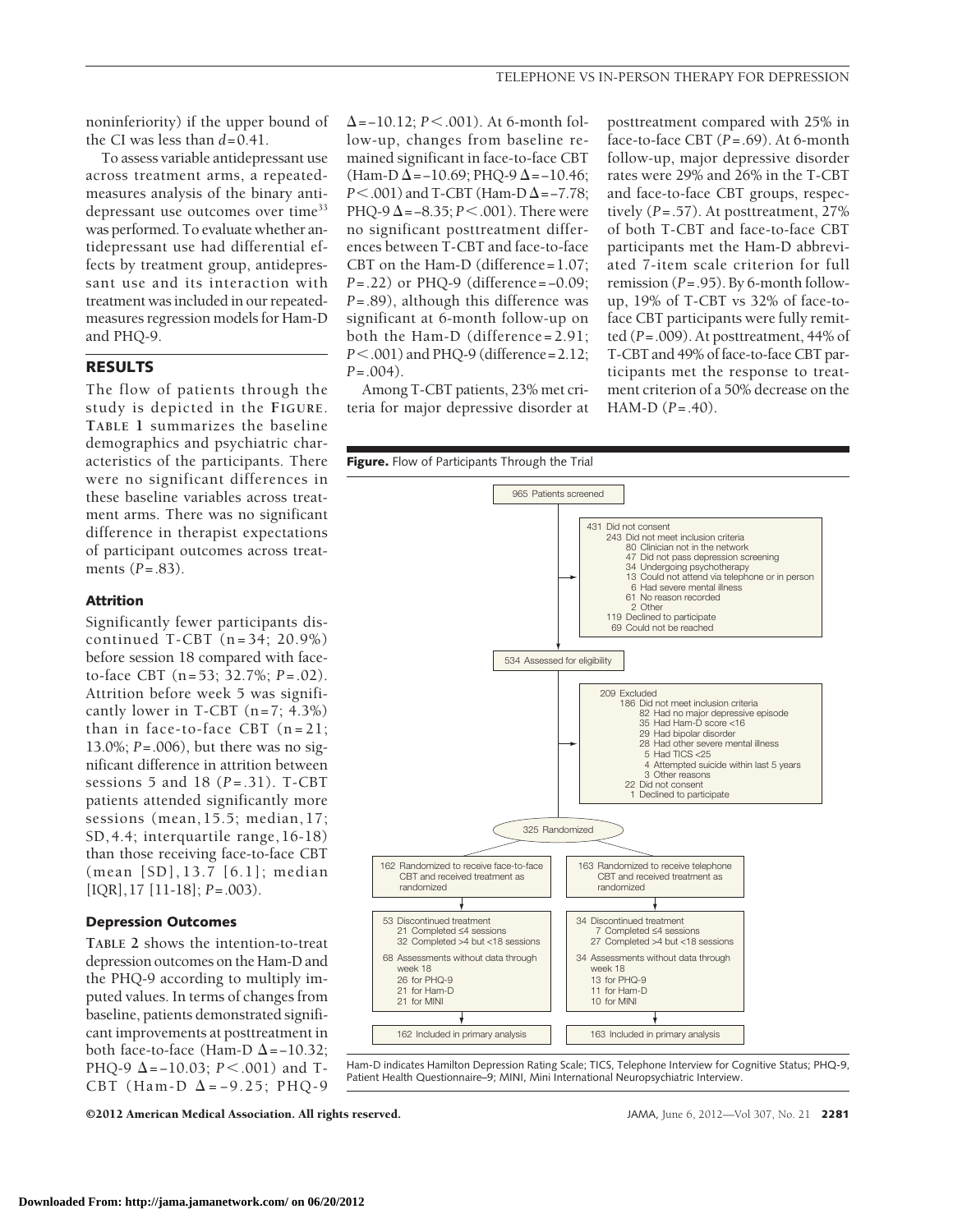| <b>Table 1.</b> Baseline Demographics and Psychiatric Characteristics |                                 |                      |                          |  |  |  |
|-----------------------------------------------------------------------|---------------------------------|----------------------|--------------------------|--|--|--|
|                                                                       | No. (%)                         |                      |                          |  |  |  |
| Characteristic                                                        | Face-to-face CBT<br>$(n = 162)$ | T-CBT<br>$(n = 163)$ | P<br>Value<br>.87<br>.71 |  |  |  |
| Age, mean (SD), y                                                     | 47.5 (13.5)                     | 47.8 (12.6)          |                          |  |  |  |
| Female                                                                | 127 (78.4)                      | 125 (76.7)           |                          |  |  |  |
| Ethnicity <sup>a</sup><br>Hispanic or Latino                          | 21(13.0)                        | 23(14.1)             | .76                      |  |  |  |
| Raceb<br>African American                                             | 36 (24.0)                       | 36(24.3)             | .63                      |  |  |  |
| White                                                                 | 98 (65.3)                       | 89 (60.1)            |                          |  |  |  |
| $>1$ Race                                                             | 12(8.0)                         | 18 (12.2)            |                          |  |  |  |
| Other <sup>c</sup>                                                    | 4(2.7)                          | 5(3.4)               |                          |  |  |  |
| Married/cohabitating                                                  | 51(31.7)                        | 56 (34.4)            | .61                      |  |  |  |
| Education<br>High school                                              | 14 (8.6)                        | 20(12.3)             |                          |  |  |  |
| Some college                                                          | 41 (25.3)                       | 40 (24.5)            | .57                      |  |  |  |
| Bachelor's degree                                                     | 64 (39.5)                       | 55 (33.7)            |                          |  |  |  |
| Advanced degree                                                       | 43 (26.5)                       | $48(29.4)$ $-$       |                          |  |  |  |
| PHQ-9, mean (SD) <sup>d</sup>                                         | 16.4(4.8)                       | 17.2(4.7)            | .12                      |  |  |  |
| Ham-D, mean (SD) <sup>e</sup>                                         | 22.8(4.6)                       | 22.9(4.6)            | .77                      |  |  |  |
| Receiving active dose of<br>antidepressant medication                 | 56 (34.6)                       | 54 (33.1)            | .78                      |  |  |  |

Abbreviations: CBT, cognitive behavioral therapy; Ham-D, Hamilton Depression Rating Scale; PHQ-9, Patient Health<br>- Questionnaire-9; T-CBT, telephone cognitive behavioral therapy.<br><sup>a</sup> Two missing values because of patients

b Twelve missing values in the face-to-face CBT and 15 missing values in the T-CBT.<br><sup>C</sup>Other includes American Indian or Alaska Native, Asian, and Native Hawaiian or Pacific Islander.

dThree patients in each group did not complete the PHQ-9 at baseline. The PHQ-9 scale range is 0-27 and higher scores indicate more severe depression.<br>eThe Ham-D range is 0 to 52 and higher scores indicate more severe depression.

The posttreatment effect size was *d*=0.14 (90% CI −0.05 to 0.33) on the Ham-D and −0.02 (90% CI −0.20 to 0.17) on the PHQ-9. Both of these values were within the inferiority margin of *d*=0.41, indicating that T-CBT was not inferior to face-to-face CBT at the end of treatment. The 6-month follow-up effect size was *d*=0.37 (90% CI 0.19-0.55) on the Ham-D and 0.33 (90% CI, 0.14-0.52) on the PHQ-9. Both of these CIs were outside the inferiority margin, indicating that T-CBT was inferior to face-to-face CBT at 6-month follow-up.

#### **Antidepressant Effects**

At baseline, 52 (32%) face-to-face CBT patients and 54 (33%) T-CBT patients were receiving antidepressants. During the course of the study, antidepressant use did not change significantly (*P*=.41), was not different across treatment arms (*P*=.70), and was not associated with depression outcomes in

either the face-to-face CBT (*P*=.92) or T-CBT (*P*=.83) patients. Baseline antidepressant use was also not associated with discontinuation of treatment in either face-to-face CBT (*P*=.29) or T-CBT (*P*=.91).

## **Patient Preferences**

Before randomization, 117 (36.6%) participants indicated they would prefer face-to-face CBT, 89 (27.8%) preferred T-CBT, 114 (35.6%) indicated no preference, and 5 did not answer (*P*=.60). Receiving or not receiving one's preferred treatment was not statistically associated with adherence (*P*=.39) or depression outcomes (*P*=.76 for Ham-D; *P*=.18 for PHQ-9).

## **Demographic Predictors of Clinical Outcomes and Attrition**

There were no significant 2-way (demographic  $\times$  treatment) or 3-way (demographic  $\times$  treatment  $\times$  time) effects for age, sex, race, education, or

marital status on depression. Age, sex, race, marital status, and antidepressant status at baseline were unrelated to attrition. Education was significantly related to attrition (*P*=.02); participants with advanced degrees were more likely to complete treatment than those with some college education  $(P<.05)$ , but there were no other significant differences across education groups.

## **Safety**

There were no adverse events (eg, suicide, suicide attempt, psychiatric hospitalization) for either treatment condition.

# **COMMENT**

This study confirmed that T-CBT produces significantly lower attrition rates compared with face-to-face CBT among depressed primary care patients, suggesting that telephone delivery can overcome barriers to adhering to faceto-face treatment. The effect of telephone administration on adherence appears to occur during the initial engagement period. These effects may be due to the capacity of telephone delivery to overcome barriers and patient ambivalence toward treatment. Access barriers likely exert their effects early in treatment, and thus the effect of the telephone on overcoming those barriers is most prominent in the first sessions. Patients who continue in faceto-face treatment for 5 or more sessions likely have fewer access barriers or are more motivated, and thus use of the telephone likely reduces attrition less during that period.

This trial found that T-CBT was as effective in reducing depressive symptoms as traditional face-to-face CBT at posttreatment, supporting our hypothesis. However, face-to-face treatment was significantly superior to T-CBT during the 6-month follow-up period. The size of these differences in group analyses did not reach the PHQ-9 criterion of 5 or more points for clinical significance<sup>35</sup> but was close to the Ham-D criterion of 3 points.34 However, it is likely that these effects are driven by subgroups who show greater risk of failure to maintain

**2282** JAMA, June 6, 2012—Vol 307, No. 21 **COLL 308 COLL American Medical Association. All rights reserved.**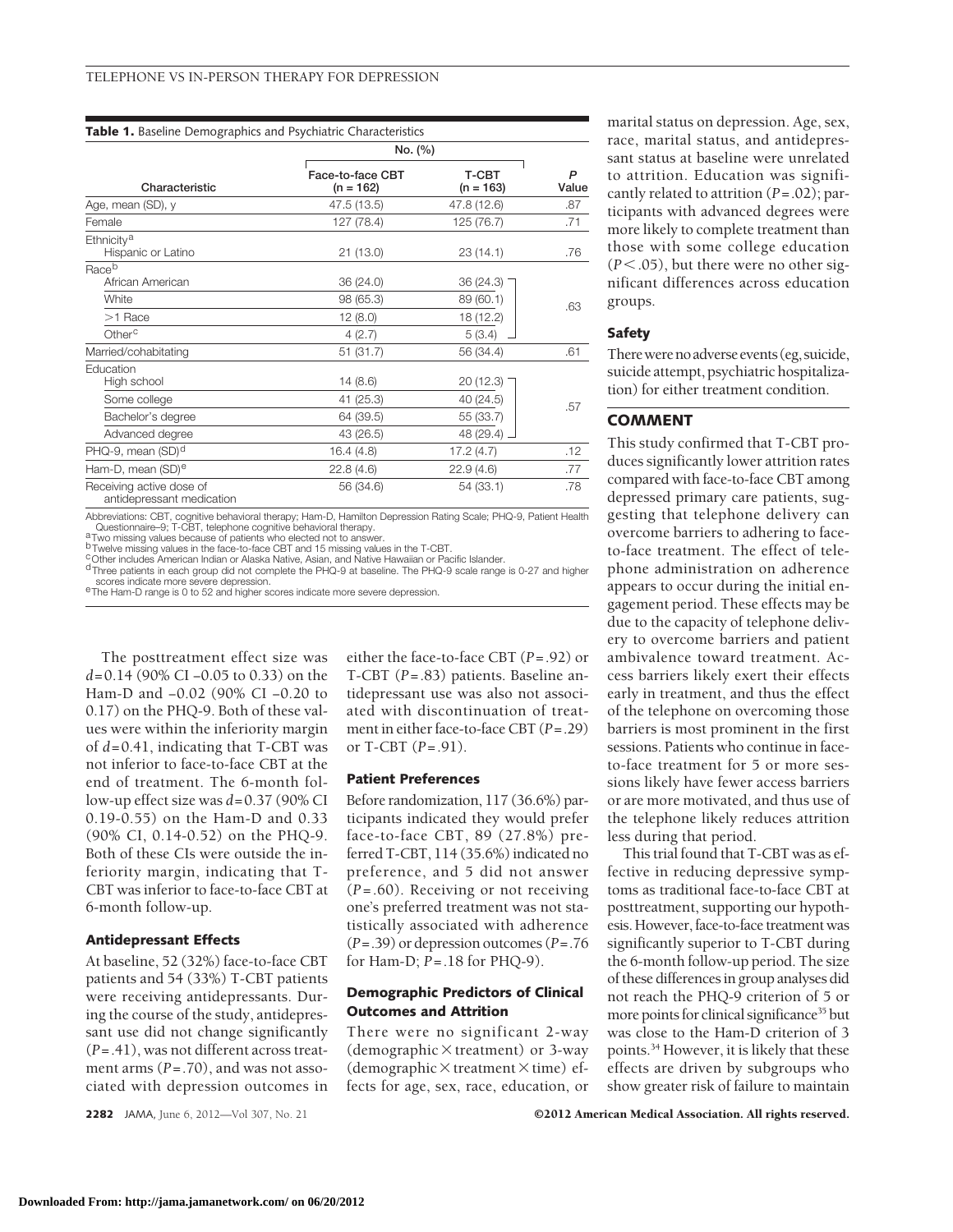therapeutic gains. This effect may be an artifact of T-CBT's capacity to differentially retain patients with characteristics that leave them at greater risk for posttreatment deterioration.

If the finding that face-to-face treatment produces better maintenance of gains after treatment cessation is not an artifact, it suggests that longer-term follow-up is critical in research examining the effects of tele–mental health interventions, and telemedicine more broadly. There are at least 2 possible reasons that some patients may have poorer posttreatment outcomes in T-CBT. One is that the requirement that patients in faceto-face therapy physically attend sessions may serve as a form of behavioral activation. That is, that act of physically attending treatment may be therapeutic in a manner that promotes maintenance of gains in some patients. The other possibility is that the physical presence of the therapist, although not having an effect during treatment, contributes to the maintenance of gains, which suggests that human contact may have

unique qualities that exert their effects and contribute to resilience after contact has ceased.

The patient-clinician interaction can be conceptualized as a variety of cues and information transmitted through different verbal and nonverbal channels, each of which carries some unique information. Various telemedicine media (eg, telephone, videoconference, e-mail) limit the effectiveness of specific cues,36 which may have both disadvantages and benefits. For example, in the context of a positive relationship, individuals are likely to make positive attributions in the absence of cues (for example in the absence of visual cues, patients would likely imagine a provider as being more like themselves and more sympathetic than the provider actually is).<sup>37</sup> However, if difficulties or suspicions arise, attributions regarding missing cues can become overly negative (eg, imagining the clinician to be more uncaring than a complete set of cues would suggest), which may reduce the patient's commitment to treatment. Thus, future research should not only examine overall effects of the use of treatment delivery media on patient-clinician relationships and clinical outcomes but also identify the circumstances and patients for which specific media are most advantageous.

The findings of this study suggest that telephone-delivered care has both advantages and disadvantages. The acceptability of delivering care over the telephone is growing, increasing the potential for individuals to continue with treatment. A survey of primary care patients found that nearly 19% of patients who desired behavioral and psychological care wanted telephone treatment, and an additional 44% would consider it.38 The data from this trial suggest that preferences for delivery medium do not affect adherence or outcome. The telephone offers the opportunity to extend care to populations that are difficult to reach, such as rural populations, patients with chronic illnesses and disabilities, and individu-

| Table 2. Intention-to-Treat Depression Outcomes |                  |                                                    |                 |                                           |                                      |            |  |  |  |
|-------------------------------------------------|------------------|----------------------------------------------------|-----------------|-------------------------------------------|--------------------------------------|------------|--|--|--|
|                                                 | Face-to-face CBT |                                                    | T-CBT           |                                           |                                      |            |  |  |  |
| Instrument                                      | No.<br>Observed  | Model-Based Mean<br>$(95\% \text{ Cl})^{\text{a}}$ | No.<br>Observed | Model-Based Mean<br>$(95\% \text{ Cl})^a$ | Between-Group<br>Difference (95% CI) | P<br>Value |  |  |  |
| Ham-D <sup>b</sup>                              |                  |                                                    |                 |                                           |                                      |            |  |  |  |
| Baseline                                        | 162              | 22.83 (22.34 to 23.33)                             | 163             | 22.83 (22.34 to 23.33)                    |                                      |            |  |  |  |
| Week 4                                          | 149              | 17.86 (16.96 to 18.77)                             | 155             | 18.07 (17.16 to 18.98)                    |                                      |            |  |  |  |
| Week 9                                          | 147              | 16.45 (15.40 to 17.51)                             | 154             | 15.62 (14.60 to 16.65)                    |                                      |            |  |  |  |
| Week 14                                         | 143              | 14.18 (12.97 to 15.39)                             | 151             | 14.94 (13.77 to 16.12)                    |                                      |            |  |  |  |
| End of treatment (week 18)                      | 141              | 12.51 (11.22 to 13.81)                             | 152             | 13.58 (12.42 to 14.74)                    | 1.07 (-0.63 to 2.76)                 | .22        |  |  |  |
| $\Delta$ Baseline to week 18                    |                  | $-10.32$ ( $-11.62$ to $-9.02$ )                   |                 | $-9.25$ ( $-10.42$ to $-8.09$ )           |                                      |            |  |  |  |
| 3-mo follow-up                                  | 136              | 12.33 (11.01 to 13.64)                             | 146             | 14.58 (13.45 to 15.71)                    | 2.25 (0.52 to 3.99)                  | .01        |  |  |  |
| 6-mo follow-up                                  | 133              | 12.14 (10.84 to 13.45)                             | 134             | 15.06 (13.84 to 16.27)                    | 2.91 (1.20 to 4.63)                  | < 0.001    |  |  |  |
| $\Delta$ Baseline to 6 mo                       |                  | $-10.69$ ( $-11.99$ to $-9.39$ )                   |                 | $-7.78$ ( $-8.98$ to $-6.57$ )            |                                      |            |  |  |  |
| $PHQ-9c$                                        |                  |                                                    |                 |                                           |                                      |            |  |  |  |
| Baseline                                        | 159              | 16.76 (16.24 to 17.29)                             | 160             | 16.76 (16.24 to 17.29)                    |                                      |            |  |  |  |
| Week 4                                          | 142              | 10.09 (9.21 to 10.97)                              | 152             | 10.78 (9.92 to 11.64)                     |                                      |            |  |  |  |
| Week 9                                          | 144              | 8.62 (7.64 to 9.59)                                | 151             | 9.05 (8.13 to 9.96)                       |                                      |            |  |  |  |
| Week 14                                         | 138              | 7.77 (6.73 to 8.82)                                | 144             | 8.55 (7.53 to 9.56)                       |                                      |            |  |  |  |
| End of treatment (week 18)                      | 136              | 6.74 (5.74 to 7.73)                                | 150             | 6.65 (5.72 to 7.58)                       | $-0.09$ ( $-1.35$ to 1.17)           | .89        |  |  |  |
| $\Delta$ Baseline to week 18                    |                  | $-10.03$ ( $-11.05$ to $-9.00$ )                   |                 | $-10.12$ (11.08 to $-9.15$ )              |                                      |            |  |  |  |
| 3-mo follow-up                                  | 134              | 6.60 (5.56 to 7.64)                                | 144             | 7.59 (6.60 to 8.58)                       | $0.99$ (-0.40 to 2.38)               | .16        |  |  |  |
| 6-mo follow-up                                  | 126              | 6.30 (5.24 to 7.37)                                | 128             | 8.42 (7.38 to 9.46)                       | 2.12 (0.68 to 3.56)                  | .004       |  |  |  |
| $\Delta$ Baseline to 6-mo follow-up             |                  | $-10.46$ ( $-11.53$ to $-9.39$ )                   |                 | $-8.35$ ( $-9.40$ to $-7.29$ )            |                                      |            |  |  |  |

Abbreviations: CBT, cognitive behavioral therapy; Ham-D, Hamilton Depression Rating Scale; PHQ-9, Patient Health Questionnaire–9; T-CBT, telephone cognitive behavioral therapy.<br><sup>a</sup> These are values based on parameter estim

CTHBSB are values based on parameter estimates nonmine masses environment and lose minimply imposed and the point of point of the PHQ-9 range is 0-27. A difference of 3 points on the Hamilton scale has been identified as c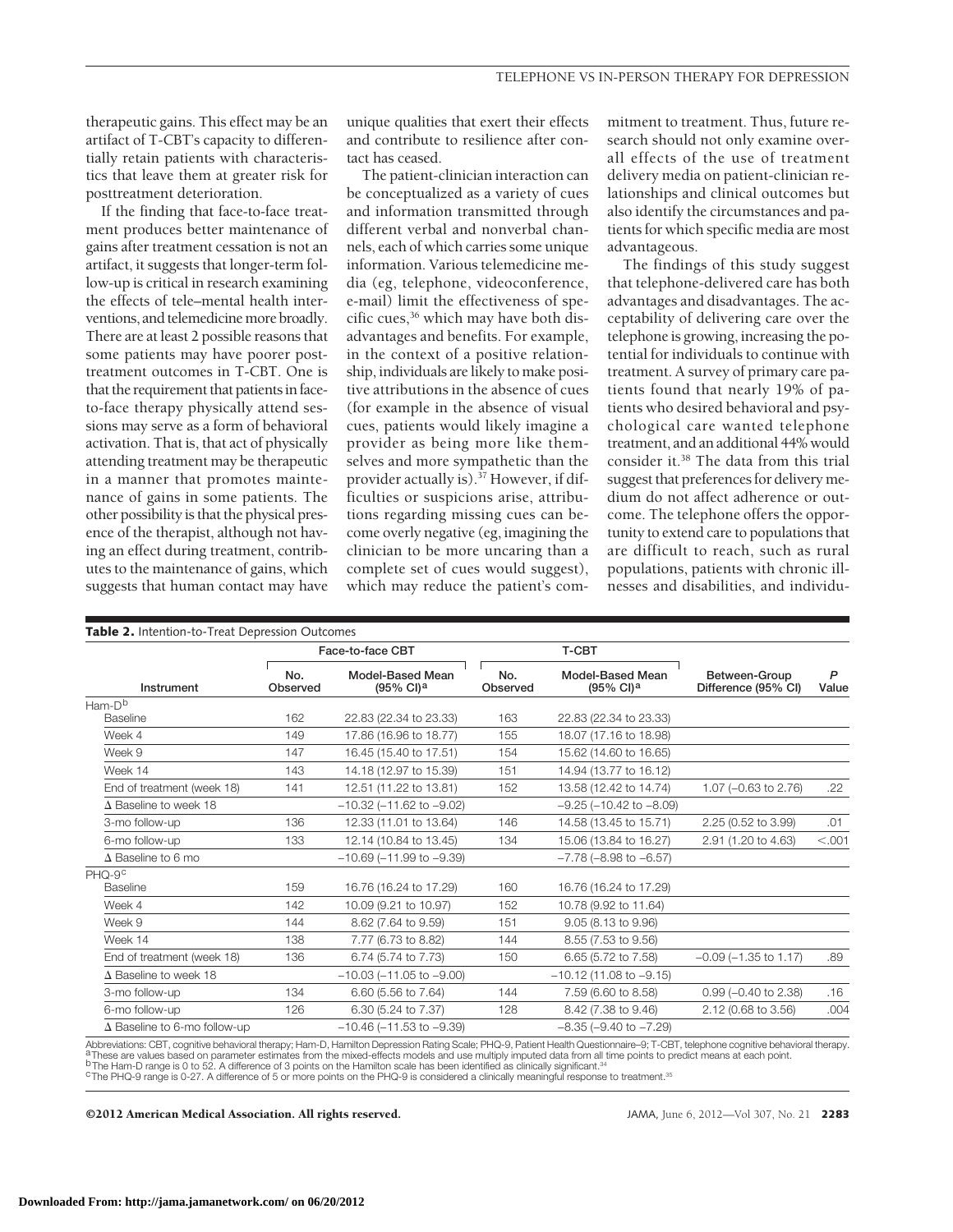als who otherwise have barriers to treatment.14,39 Telephone psychotherapy would also meet at least 1 of the key attributes of the advanced medical home, namely, to "provide enhanced and convenient access to care not only through face-to-face visits but also via telephone, e-mail, and other modes of communication."40 However, the increased risk of posttreatment deterioration in telephone-delivered treatment relative to face-to-face treatment underscores the importance of continued monitoring of depressive symptoms even after successful treatment.

Several limitations and caveats exist in interpreting these data. First, this efficacy trial used CBT for depression. Although we are unaware of reasons why these results cannot be generalized to other forms of psychotherapy and other common mental health problems such as anxiety disorders, we cannot rule out the possibility that these findings are treatment or disorder specific. Second, this sample was fairly well educated, potentially limiting generalizability to lower socioeconomic groups. Third, it was not possible to mask patients to treatment arm.

Our findings demonstrate that T-CBT can reduce attrition and is as effective as face-to-face CBT at posttreatment for depression among primary care patients. However, the increased adherence associated with T-CBT may come at the cost of some increased risk of poorer outcomes after treatment cessation.

**Author Affiliations:** Department of Preventive Medicine, Northwestern University Feinberg School of Medicine, Chicago, Illinois (Drs Mohr, Ho, Duffecy, Burns, and Siddique and Ms Jin); Department of Medicine Division of General Internal Medicine, Northwestern University (Dr Reifler); and Beck Institute for Cognitive Therapy, Bala Cynwyd, Pennsylvania (Dr Sokol). Dr Reifler is now with Rosalind Franklin University of Medicine and Science, North Chicago, Illinois.

**Author Contributions:** Dr Mohr had full access to all of the data in the study and takes responsibility for the integrity of the data and the accuracy of the data analysis. *Study concept and design:* Mohr, Duffecy, Sokol.

*Acquisition of data:* Mohr, Ho, Duffecy, Reifler, Burns. *Analysis and interpretation of data:* Mohr, Ho, Duffecy, Jin, Siddique.

*Drafting of the manuscript:* Mohr, Ho, Duffecy, Jin, Siddique.

*Critical revision of the manuscript for important intellectual content:* Mohr, Ho, Duffecy, Reifler, Sokol, Burns, Siddique.

*Statistical analysis:* Ho, Jin, Siddique. *Obtained funding:* Mohr.

*Administrative, technical, or material support:* Mohr, Ho, Duffecy, Reifler, Burns.

*Study supervision:* Mohr, Ho, Duffecy, Reifler, Sokol. **Conflict of Interest Disclosures:** All authors have completed and submitted the ICMJE Form for Disclosure of Potential Conflicts of Interest and none were reported.

**Funding/Support:** This study was funded by research grant NIMH R01-MH059708 to Dr Mohr.

**Role of the Sponsor:** The funding agency had no role in the design and conduct of the study; collection, management, analysis, and interpretation of the data; and preparation, review, or approval of the manuscript.

**Online-Only Content:** The Author Video Interview is available at http://www.jama.com.

**Additional Contributions:** We thank Greg Simon, MD, Group Health Research Institute; Amber Bauer-Gambla, private practice; Kelly Glazer-Baron, PhD, Northwestern University; Sarah Kinsinger, PhD, Northwestern University; Kenneth Lehman, PhD, Northwestern University (now at Birmingham, Alabama Veterans Administration Medical Center); Katherine Schaefer-Berg, PhD, Depression and Anxiety Specialty Clinic of Chicago; Vicky Singh, PhD, Northwestern University; and Paula Young, PhD, The Family Institute at Northwestern University. All therapists were compensated by the study for treatment provided. Dr Simon was also compensated for his role as chair of the data and safety monitoring board.

#### **REFERENCES**

**1.** Kessler RC, McGonagle KA, Zhao S, et al. Lifetime and 12-month prevalence of *DSM-III-R* psychiatric disorders in the United States: results from the National Comorbidity Survey. *Arch Gen Psychiatry*. 1994; 51(1):8-19.

**2.** Kessler RC, Berglund P, Demler O, et al; National Comorbidity Survey Replication. The epidemiology of major depressive disorder: results from the National Comorbidity Survey Replication (NCS-R).*JAMA*. 2003; 289(23):3095-3105.

**3.** Herrman H, Patrick DL, Diehr P, et al. Longitudinal investigation of depression outcomes in primary care in six countries: the LIDO study: functional status, health service use and treatment of people with depressive symptoms. *Psychol Med*. 2002;32(5): 889-902.

**4.** Cuijpers P, van Straten A, Bohlmeijer E, Hollon SD, Andersson G. The effects of psychotherapy for adult depression are overestimated: a meta-analysis of study quality and effect size. *Psychol Med*. 2010;40(2): 211-223.

**5.** Dwight-Johnson M, Sherbourne CD, Liao D, Wells KB. Treatment preferences among depressed primary care patients. *J Gen Intern Med*. 2000;15 (8):527-534.

**6.** Jaycox LH, Miranda J, Meredith LS, Duan N, Benjamin B, Wells K. Impact of a primary care quality improvement intervention on use of psychotherapy for depression. *Ment Health Serv Res*. 2003;5(2):109- 120.

**7.** Mohr DC, Vella L, Hart S, Heckman T, Simon G. The effect of telephone-administered psychotherapy on symptoms of depression and attrition: a meta-analysis. *Clin Psychol (New York)*. 2008; 15(3):243-253.

**8.** Wierzbicki M, Pekarik G. A meta-analysis of psychotherapy dropout. *Prof Psychol Res Pr*. 1993; 24:190-195.

**9.** Mohr DC, Ho J, Duffecy J, et al. Perceived barriers to psychological treatments and their relationship to depression. *J Clin Psychol*. 2010;66(4):394-409.

**10.** Mohr DC, Hart SL, Howard I, et al. Barriers to psychotherapy among depressed and nondepressed primary care patients. *Ann Behav Med*. 2006;32(3): 254-258.

**11.** Gilbody S, Bower P, Fletcher J, Richards D, Sutton AJ. Collaborative care for depression: a cumulative meta-analysis and review of longer-term outcomes. *Arch Intern Med*. 2006;166(21):2314-2321.

**12.** Desmond DW, Tatemichi TK, Hanzawa L. The Telephone Interview for Cognitive Status (TICS): reliability and validity in a stroke sample. *Int J Geriatr Psychiatry*. 1994;9:803-807.

**13.** Beck JS. *Cognitive Therapy: Basics and Beyond.* New York, NY: Guilford Press; 1995.

**14.** Mohr DC, Hart SL, Julian L, et al. Telephoneadministered psychotherapy for depression. *Arch Gen Psychiatry*. 2005;62(9):1007-1014.

**15.** Mohr DC, Likosky W, Bertagnolli A, et al. Telephone-administered cognitive-behavioral therapy for the treatment of depressive symptoms in multiple sclerosis. *J Consult Clin Psychol*. 2000;68(2):356- 361.

**16.** Vallis TM, Shaw BF, Dobson KS. The Cognitive Therapy Scale: psychometric properties.*J Consult Clin Psychol*. 1986;54(3):381-385.

**17.** Hamilton M. A rating scale for depression. *J Neurol Neurosurg Psychiatry*. 1960;23:56-62.

**18.** Kroenke K, Spitzer RL, Williams JB. The PHQ-9: validity of a brief depression severity measure. *J Gen Intern Med*. 2001;16(9):606-613.

**19.** Sheehan DV, Lecrubier Y, Sheehan KH, et al. The Mini-International Neuropsychiatric Interview (MINI): the development and validation of a structured diagnostic psychiatric interview for *DSM-IV* and *ICD-10*. *J Clin Psychiatry*. 1998;59(suppl 20):22- 33, quiz 34-57.

**20.** Frank E, Prien RF, Jarrett RB, et al. Conceptualization and rationale for consensus definitions of terms in major depressive disorder: remission, recovery, relapse, and recurrence. *Arch Gen Psychiatry*. 1991; 48(9):851-855.

**21.** Dupont WD, Plummer WD Jr. Power and sample size calculations: a review and computer program.*Control Clin Trials*. 1990;11(2):116-128.

**22.** R Foundation for Statistical Computing. *R: A Language and Environment for Statistical Computing* [computer program]. Vienna, Austria; R Foundation for Statistical Computing; 2009.

**23.** Van Buuren S, Groothuis-Oudshoorn K. MICE: multivariate imputation by chained equations in R. *J Stat Softw*. 2011;45:1-67.

**24.** Collins LM, Schafer JL, Kam CM. A comparison of inclusive and restrictive strategies in modern missing data procedures. *Psychol Methods*. 2001;6  $(4)$ :330-351

**25.** Rubin DB. *Multiple Imputation for Nonresponse in Surveys.* New York, NY: Wiley; 1987.

**26.** D'Agostino RB Sr, Massaro JM, Sullivan LM. Noninferiority trials: design concepts and issues: the encounters of academic consultants in statistics. *Stat Med*. 2003;22(2):169-186.

**27.** Nutt D, Allgulander C, Lecrubier Y, Peters T, Wittchen U. Establishing non-inferiority in treatment trials in psychiatry: guidelines from an expert consensus meeting. *J Psychopharmacol*. 2008;22(4):409- 416.

**28.** Jones B, Jarvis P, Lewis JA, Ebbutt AF. Trials to assess equivalence: the importance of rigorous methods. *BMJ*. 1996;313(7048):36-39.

**29.** Perahia DG, Kajdasz DK, Royer MG, Walker DJ, Raskin J. Duloxetine in the treatment of major depressive disorder: an assessment of the relationship between outcomes and episode characteristics. *Int Clin Psychopharmacol*. 2006;21(5):285-295.

**30.** Lee P, Shu L, Xu X, et al. Once-daily duloxetine 60 mg in the treatment of major depressive disorder: multicenter, double-blind, randomized, paroxetinecontrolled, non-inferiority trial in China, Korea, Taiwan and Brazil. *Psychiatry Clin Neurosci*. 2007; 61(3):295-307.

#### **2284** JAMA, June 6, 2012—Vol 307, No. 21 **Case 12012 American Medical Association. All rights reserved.**